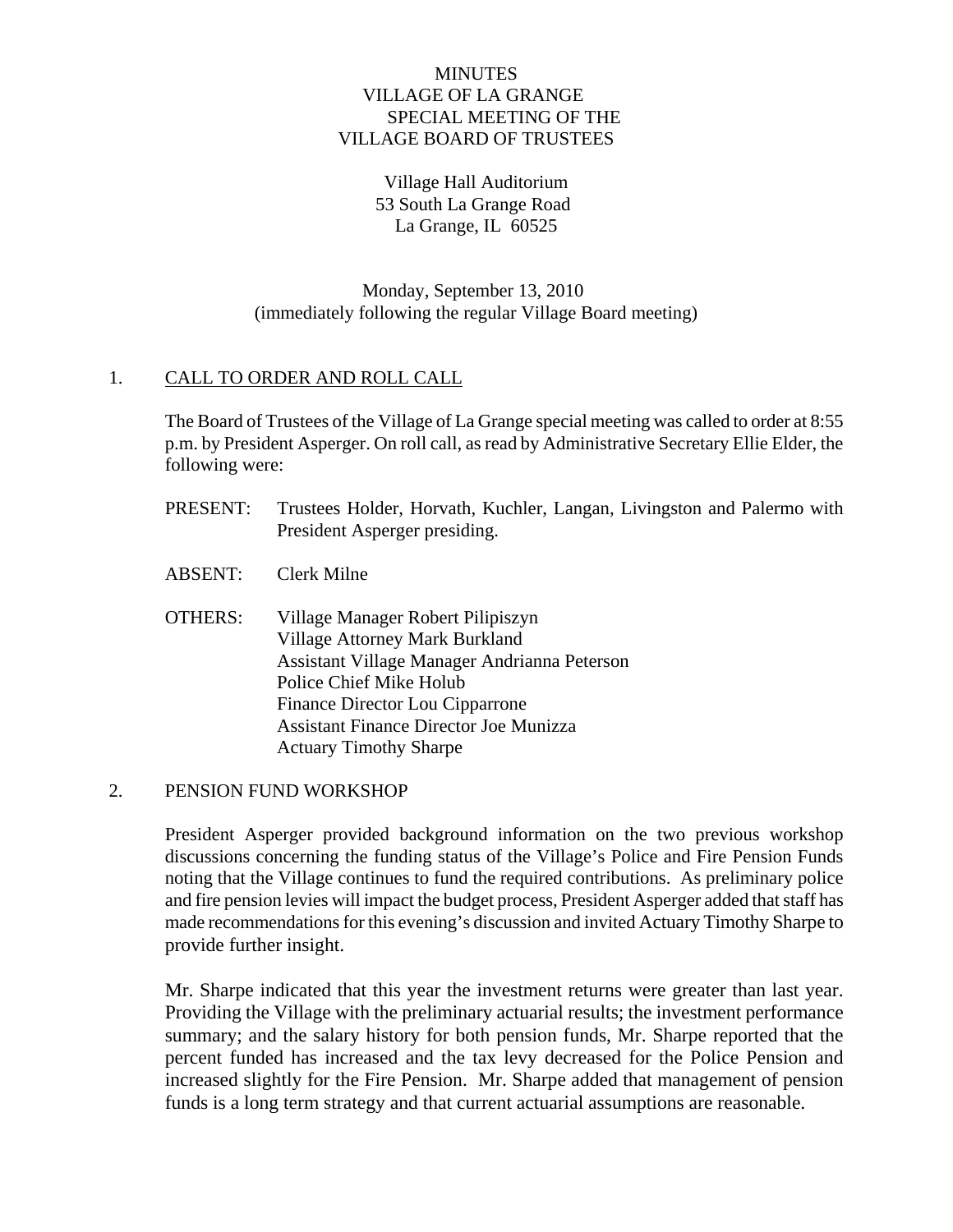Trustee Horvath expressed concerns with the mortality table and believes a more current version should be utilized. Finance Director Lou Cipparrone indicated that staff relies on the information provided by the actuarial. Mr. Sharpe noted that investment rate assumptions are of greater importance than mortality tables. Trustee Palermo stated that while all tables may be reasonable, he felt that the Village should utilize ones which are most accurate. Trustee Kuchler noted a previous comment by the actuary that approximately 90% of the local pension funds in Illinois which includes La Grange, use either the 1971 or 1984 mortality tables.

Trustee Livingston noted the importance of this evening's discussions as it prepares for next year's budget and offered to provide feedback by focusing on the recommendations. Trustee Livingston concurred with the proposal to change from the 1971 mortality table to the 1984 table. He also would like to reduce the average retirement age assumption from 70 to 62. He would like to keep an active file on the other assumption adjustments for the future. Trustee Livingston indicated he does not feel that TIF reserves should be utilized to fund pensions. Expressing concern that pension reform will not be undertaken by Springfield, Trustee Livingston is willing to consider budget contraction to provide adequate funding for contributions to the pension funds.

 President Asperger requested information on the benefits of lowering the maximum retirement age from 70 to 62. Mr. Sharpe advised that making that adjustment would have little impact on improving the position of the two local pension funds. Mr. Sharpe reiterated that interest rates are the driving factor.

 After much discussion by Board members, President Asperger noted the importance of relying on the actuary's professional opinion in the context of the Village's financial abilities and limitations.

 Trustee Holder inquired about legality in funding and Village Attorney Burkland responded.

 Trustee Palermo believes it is important to determine the best assumptions and then determine the best possible way to adjust the budget to fund the pensions.

 Finance Director Lou Cipparrone noted the Village has met its statutory and fiduciary obligations, and explained the importance of looking at pension funding in the long term.

 Much discussion ensued over the mortality tables and it was noted that numerous other municipalities utilize the tables currently used by the Village's actuary.

 Trustee Langan prefers not using TIF reserves and believes in making minimum contributions and increasing those contributions when interest rates and investment returns improve.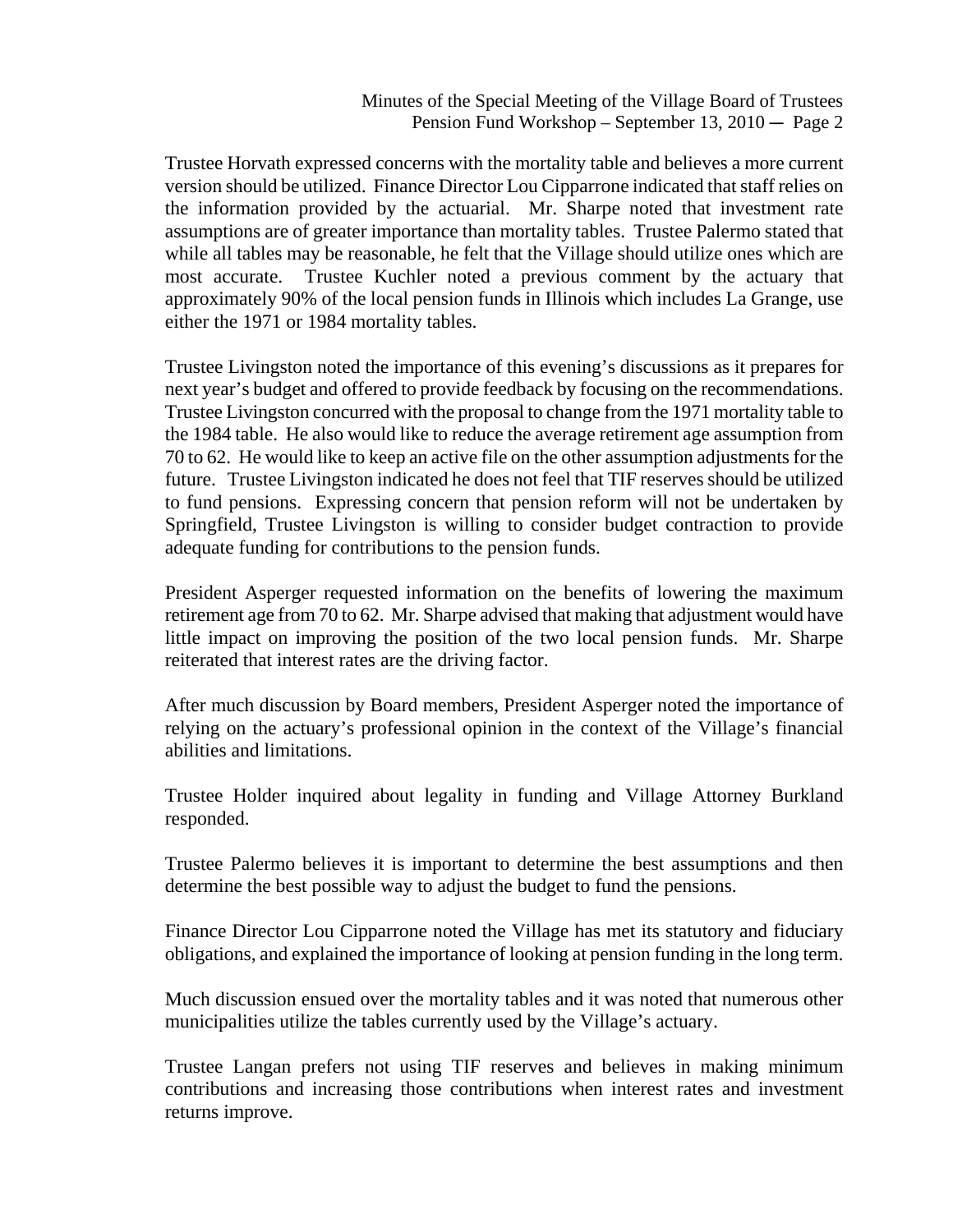At this point in the meeting, President Asperger suggested that the Village Board review and express opinions on the recommendations.

 Trustee Kuchler is in agreement with the mortality table proposal and the preliminary pension levies, but encourages further adjusts to the assumptions. Trustee Kuchler does not support increased taxes to fund pension funding gaps and noted possible reduction in personnel may be necessary as an offset.

 Trustee Palermo does not believe funding is adequate and seeks putting more money in the pension funds. Trustee Palermo would like to see a more current mortality table used.

 Trustee Langan indicated his support for the recommendations, and suggested that the Village continue to monitor and improve certain assumptions over time.

 Finance Director Cipparrone noted that the Police Pension Board and Fire Pension Board would meet in November to review Mr. Sharpe's assumptions and the Board's discussions this evening would be incorporated in that review.

 President Asperger summarized the comments and opinions expressed by individual Trustees as follows:

- 1. Support the recommendations, but see the need to adjust assumptions over time; do so within the Village's ability to pay and other budgetary constraints. (Trustees Langan and Holder, with President Asperger joining at the end of her summary)
- 2. Support the recommendations, but also desire to act sooner on adjusting the assumptions; funding the added expense to move these adjustments forward would be through budget contraction, not increased taxes. (Trustees Livingston and Kuchler)
- 3. Support significant plan contribution increases indicated by stronger mortality tables such as the 2000 Commissioners' Mortality Table, the 1983 GAM, 1994 GAM or RP-2000, all of which reflect mortality improvement over the last 40 years, rather than the 1971 GAM currently used or the 1984 UP proposed as an alternative to the 1971 GAM table. (Trustees Horvath and Palermo)

 President Asperger expressed her support for the actuary's recommendations; this approach is consistent with the Village's practice to fund the annual required pension contributions. President Asperger noted that this topic is a strategic priority for the Village Board, having been discussed at the planning session and several times since then. In conclusion, President Asperger complimented the Village Board for acting as appropriate stewards of taxpayer dollars.

## 3. ADJOURNMENT